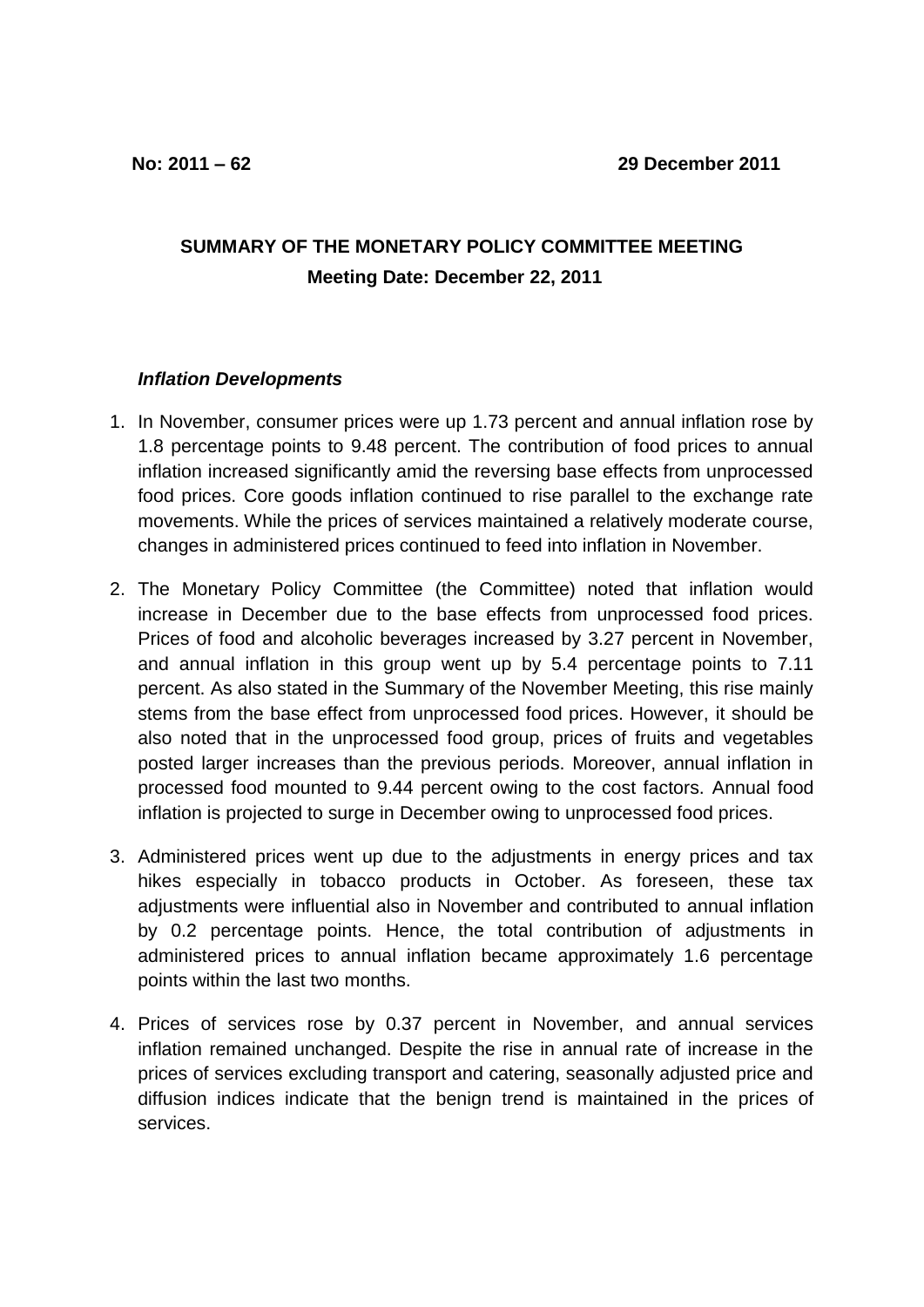5. Annual core goods inflation rose approximately by 1 percentage point to 9.8 percent in November. Pass-through from depreciation of the Turkish lira is still affecting the prices of durable goods. Meanwhile, amid the hikes in import duties on textiles and ready-wear, seasonally adjusted clothing inflation went up in this period. Thus, core inflation indicators displayed an increase both on an annual basis and in seasonally adjusted monthly terms in November.

## *Factors Affecting Inflation*

- 6. The Committee assessed that economic activity was robust and underlined the necessity to contain domestic demand considering the inflation outlook. Recent indicators signal that the economic activity remains robust in the last quarter as well. While industrial production surged in October, capacity utilization rate maintained its uptrend in November. Meanwhile, labor market developments point to a strong course in non-industrial sectors as well. Unemployment rates continued to fall in line with non-farm employment developments in September. Moreover, sectors like construction and services, relatively less sensitive sectors to external developments, stood out with their high contributions to the rise in employment.
- 7. The Committee highlighted the robust course of the demand for goods and services, mostly determined by current income, therefore employment conditions, notwithstanding the signals for a slowdown in durables and investment goods, which are more sensitive to exchange rates and financing conditions. Meanwhile, the additional measures taken towards monetary tightening in October coupled with the ongoing global problems are expected to contain credit facility and the domestic-demand-side pressures. In fact, the slowdown in the consumer loan growth is becoming more pronounced.
- 8. External demand remains weak. Amid the recently aggravated problems regarding the euro area, medium-term growth forecasts for the global economy have been revised downwards. The global outlook for 2012 points to a slowdown in almost all economies. Thus, the Committee underlined that global problems would continue to restrain foreign demand notwithstanding the improved market diversification and enhanced competitiveness provided by exchange rate movements. It was also stated that while foreign demand remains subdued, containing effects of the ongoing slowdown in domestic demand and the cumulative depreciation in the Turkish lira on imports has become obvious. In this context, it was highlighted that the improvement in the current account balance would become more pronounced through the end of the year.

## *Risks and Monetary Policy*

9. Data on the third quarter of the year confirm that the rebalancing between the domestic and external demand is ongoing as envisaged. Final domestic demand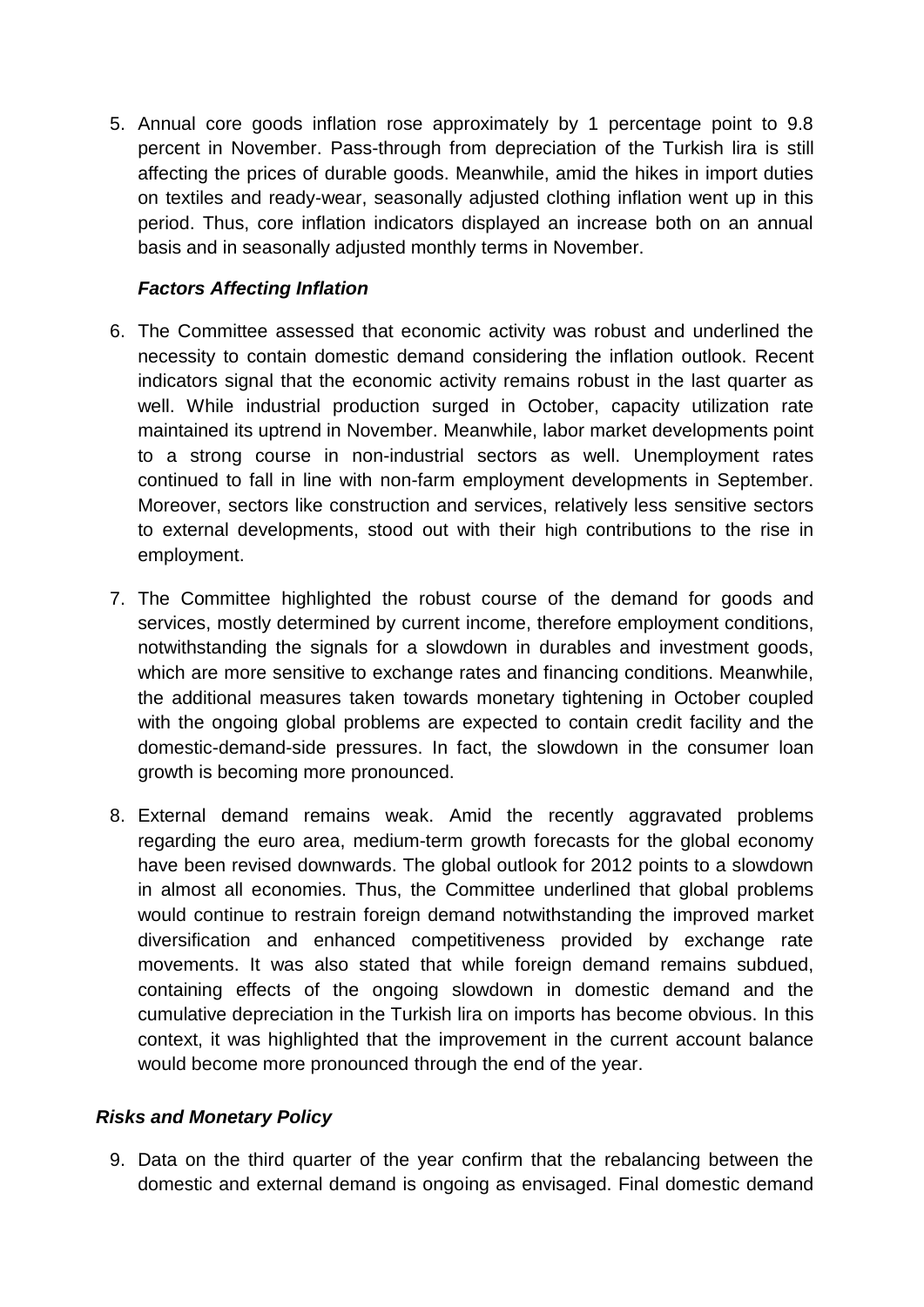is decelerating and the contribution of net external demand to growth is increasing. Accordingly, the improvement in the current account balance is becoming more pronounced. The Committee has indicated that the correction in the current account balance is more evident in seasonally adjusted data and this trend will be reflected shortly in the annualized series.

- 10.The Central Bank delivered a strong tightening in October in order to prevent the potential second round effects of 2011 year-end inflation that will exceed the target significantly. Shorter end of the market yield curve has shifted upwards suggesting that monetary stance is tight. Moreover, loan rates have increased after the tightening. Although recent data releases suggest that the economic activity is stronger than expected, domestic demand is expected to follow a moderate path due to monetary tightening. In fact, the slowdown in the consumer loan growth is becoming more pronounced. Therefore, the Committee expects second round effects of the temporary price movements to remain contained and inflation to fall gradually throughout 2012, converging to 5 percent target during the final months of the year.
- 11.The Committee believes that medium term inflationary pressures are contained through the measures taken; yet the pricing behavior and inflation expectations should be closely monitored given the current high levels of inflation. Inflation is likely to stay at high levels during the first few months of 2012 due to exchange rate pass-through, administered price hikes and adverse developments in unprocessed food prices. In this respect, the Committee has indicated that tight monetary policy should be maintained for a while in order to keep inflation outlook consistent with the medium term targets. However, given the prevailing uncertainties regarding global economy, it would be appropriate to preserve the flexibility of monetary policy. Therefore, the impact of the measures undertaken on credit, domestic demand, and inflation expectations will be monitored closely and the amount of Turkish lira funding via one-week repo auctions will be timely adjusted on either direction, if needed.
- 12.Moreover, the Committee has determined the main components of the "Monetary and Exchange Rate Policy in 2012" document, which was published on Tuesday, December 27. The Committee has indicated that the flexibility provided by the interest rate corridor system has been alleviating the adverse effects of the capital flow volatility on the domestic economy. However, the Committee has also noted that it would be useful to increase the predictability, conditional on the developments in the global economy. Accordingly, the Committee has decided to announce some arrangements regarding the Turkish lira and foreign exchange liquidity management prior to the press meeting on December 27.
- 13.In line with the strategy formulated at the interim meeting of August 4, 2011, the Committee will continue to monitor global developments closely and take the